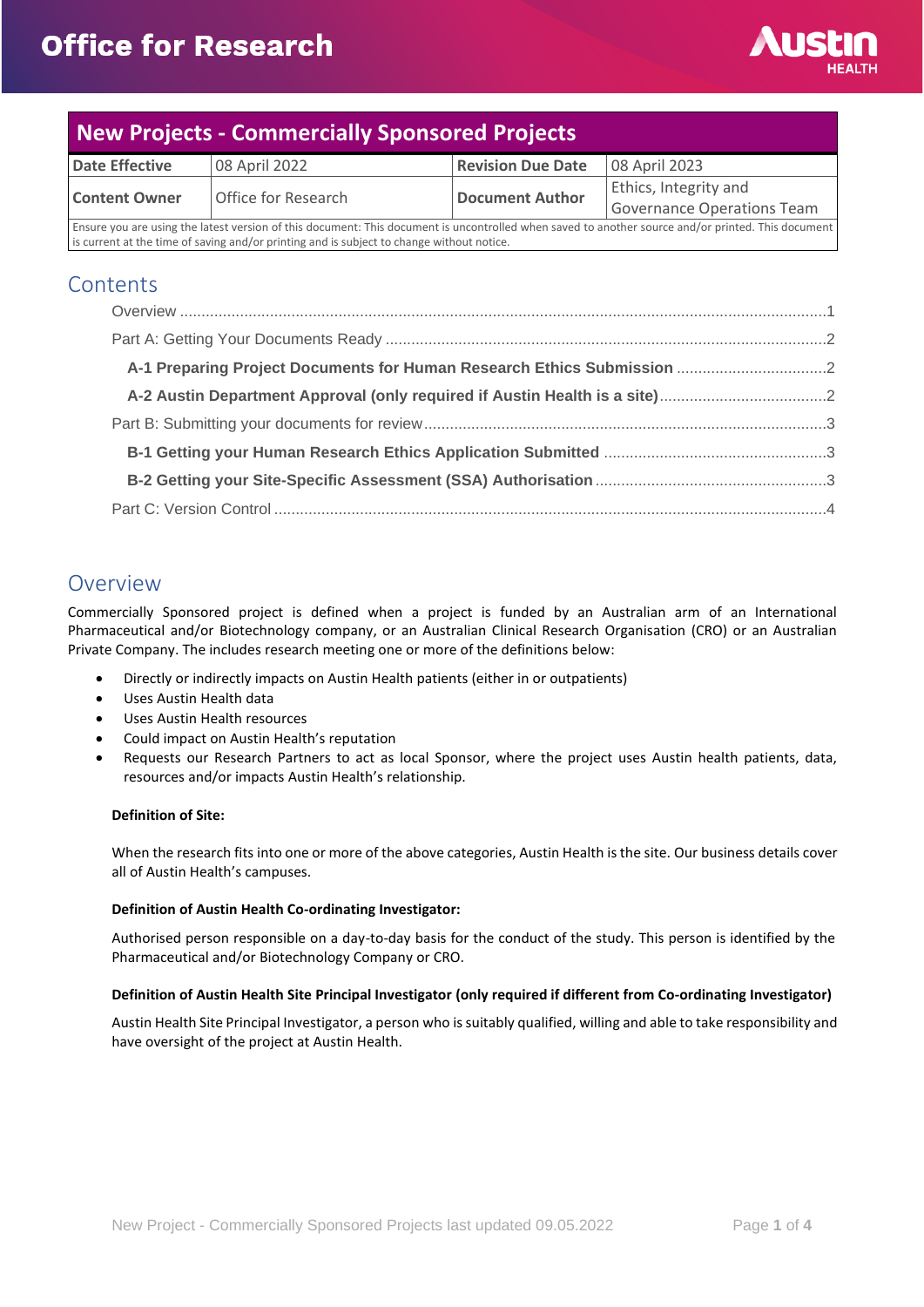

## <span id="page-1-0"></span>Part A: Getting Your Documents Ready

## <span id="page-1-1"></span>*A-1 Preparing Project Documents for Human Research Ethics Submission (relevant templates available on the [Office for Research website\)](https://www.austin.org.au/resources-for-researchers/)*

| <b>From Sponsor</b>                                                                                                                                                                                                                                                                                                                                                                                                                     | <b>From Austin Principal Investigator</b>                                                                                                                                                                                                                                                       |  |
|-----------------------------------------------------------------------------------------------------------------------------------------------------------------------------------------------------------------------------------------------------------------------------------------------------------------------------------------------------------------------------------------------------------------------------------------|-------------------------------------------------------------------------------------------------------------------------------------------------------------------------------------------------------------------------------------------------------------------------------------------------|--|
| <b>Study documents:</b><br>1. Protocol                                                                                                                                                                                                                                                                                                                                                                                                  | <b>Study documents:</b><br>1. Study files                                                                                                                                                                                                                                                       |  |
| 2. PICF/S<br>3. Investigator Brochure/Product Information<br>4. Data Safety Monitoring Board<br>5. Enrolment log<br>6. Screening log<br>7. Delegation log<br>8. Case report form<br>9. Adverse event tracker<br>10. Fee form                                                                                                                                                                                                            | 2. Austin PICF coversheet<br>Investigator CV<br>3.<br>GCP training certificate<br>4.<br>5. Site study budget<br>Insurance, Indemnity, Agreements and legal<br>documents:<br>6. Other applicable research agreements, e.g.<br>service level agreement<br>7. Austin Health Agreement Cover letter |  |
| Registration<br>11. Clinical trial notification<br>12. TGA notifications                                                                                                                                                                                                                                                                                                                                                                |                                                                                                                                                                                                                                                                                                 |  |
| Insurance, Indemnity, Agreements and legal documents:<br>13. Medicine Australia HREC and/or Standard form of<br>Indemnity<br>14. Clinical Trials Certificate of Currency AUD 10 million for<br>any one occurrence and in the annual aggregate<br>15. Medicine Australia CTRA (or MTAA equivalent),<br>including SEBs approval letter (if required)<br>16. Other agreements, as deemed appropriate in<br>consultation with Austin Health |                                                                                                                                                                                                                                                                                                 |  |

### <span id="page-1-2"></span>*A-2 Austin Department Approval (only required if Austin Health is a site; relevant templates available on the [Office for Research website\)](https://www.austin.org.au/resources-for-researchers/)*

| <b>Document type</b> |                               | <b>Notes</b>                                                                                                                    |
|----------------------|-------------------------------|---------------------------------------------------------------------------------------------------------------------------------|
|                      | 1. Health Information Service | Required if your project need to access medical records                                                                         |
|                      | 2. Pharmacy                   | Required if your project uses drugs that need to be dispensed by pharmacy                                                       |
| 3.                   | Pathology                     | Required if your project uses blood tests that are additional to standard of<br>care                                            |
|                      | 4. Radiology                  | Required if your project uses imaging services that are additional to standard<br>of care                                       |
|                      | 5. Nuclear Medicine/PET       | Required if your project includes procedures additional to standard of care                                                     |
|                      | 6. Medical Physicist Report   | Required if your project includes any ionising radiation, regardless of whether<br>it is additional or part of standard of care |
|                      | 7. Allied Health              | Required if your project uses Allied Health services that are not part of the<br>project team.                                  |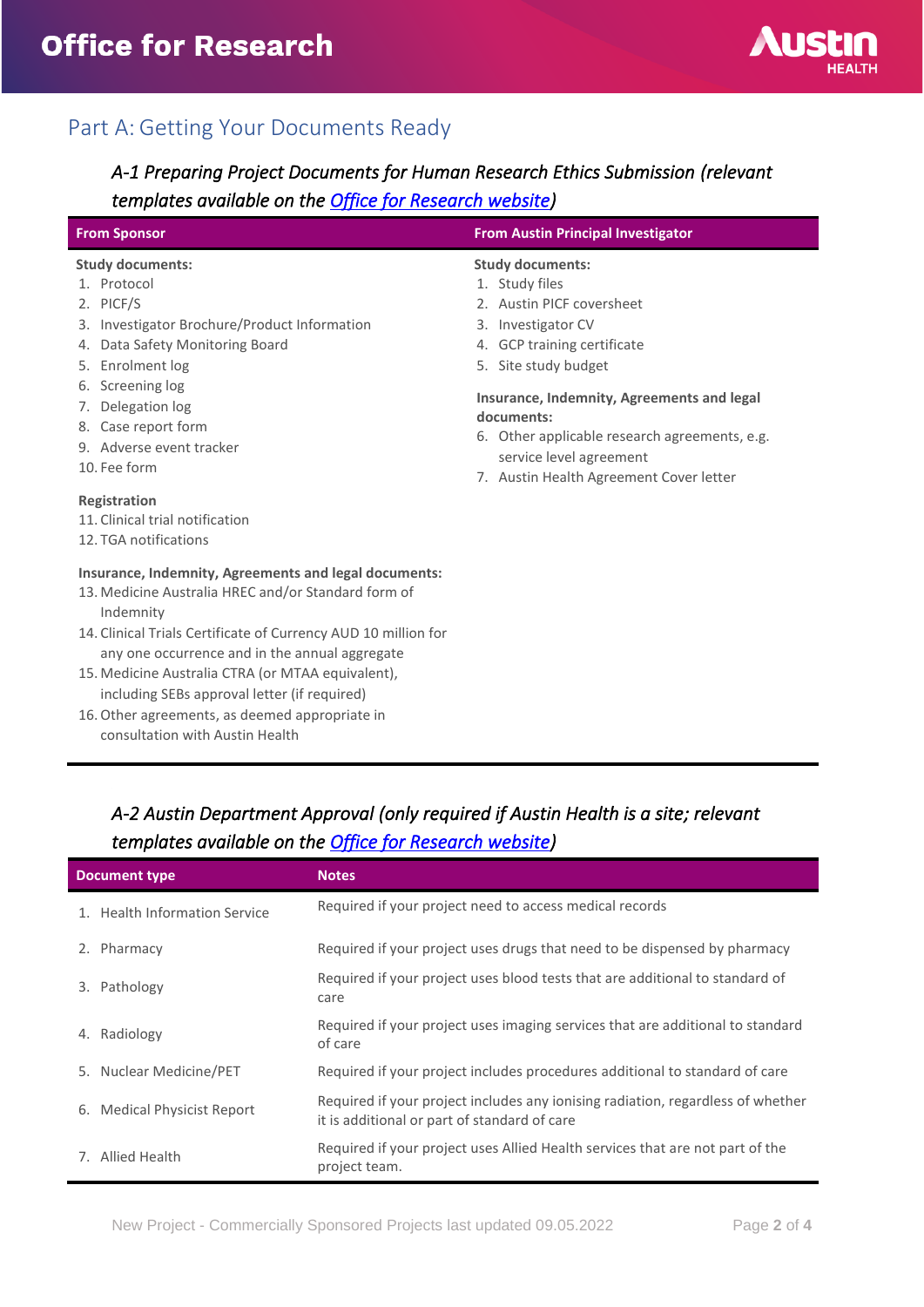

## <span id="page-2-0"></span>Part B: Submitting your documents for review

### <span id="page-2-1"></span>*B-1 Getting your Human Research Ethics Application Submitted*

| <b>Action</b>      | <b>Description</b>                                                                                                                                                                                                                                                                                                                                                                                                                                                                                                                                                                                                                                                                                                                                                                                                                                                                                                                               |  |
|--------------------|--------------------------------------------------------------------------------------------------------------------------------------------------------------------------------------------------------------------------------------------------------------------------------------------------------------------------------------------------------------------------------------------------------------------------------------------------------------------------------------------------------------------------------------------------------------------------------------------------------------------------------------------------------------------------------------------------------------------------------------------------------------------------------------------------------------------------------------------------------------------------------------------------------------------------------------------------|--|
| Submit via the ERM | Log onto <b>ERM</b> Application.<br>1.<br>2.<br>Create and complete the Human Research Ethics Application (HREA) from.<br>Click on "Create Project" button.<br>$\bullet$<br>Fill in the project title and jurisdiction. Choose the "Human Research Ethics<br>$\bullet$<br>Application (HREA)" from the main form type.<br>Click create and complete the HERA form.<br>$\bullet$<br>Create and complete the Victorian Specific Module (VSM) from.<br>3.<br>Under the HREA form, click "Sub-form". Choose the "Victorian Specific Module<br>$\bullet$<br>(VSM)" from the form type.<br>Click create and complete the VSM form.<br>$\bullet$<br>For single site project, upload all the documents A-1 and A-2 to ERM.<br>4.<br>For multi-site project, upload all the documents from A-1 (Study documents) to<br>5.<br>ERM.<br>Send the HREA to be signed electronically from:<br>6.<br>Coordinating Principal Investigator for multisite research. |  |
|                    | Austin Health Site Principal Investigator for single site research.<br>$\bullet$                                                                                                                                                                                                                                                                                                                                                                                                                                                                                                                                                                                                                                                                                                                                                                                                                                                                 |  |
| Finalised your     | Submit your ERM application before the cut-off date. Please note that we no longer<br>1.<br>accept email submissions. If you have trouble accessing ERM, please contact<br>research@austin.org.au for assistance.                                                                                                                                                                                                                                                                                                                                                                                                                                                                                                                                                                                                                                                                                                                                |  |
| application        | For single-site Austin Health only projects: No further steps are required.                                                                                                                                                                                                                                                                                                                                                                                                                                                                                                                                                                                                                                                                                                                                                                                                                                                                      |  |
|                    | For multi-site projects and where Austin Health is also a participating site:<br>Submit your Austin Health Site-Specific Assessment (SSA) Authorisation<br>$\bullet$<br>application (instructions in B-2 below).<br>For noting: SSA review can occur in parallel with HREC review, this is part of our<br>$\bullet$<br>streamlining strategy.                                                                                                                                                                                                                                                                                                                                                                                                                                                                                                                                                                                                    |  |

#### <span id="page-2-2"></span>*B-2 Getting your Site-Specific Assessment (SSA) Authorisation*

| <b>Action</b>                 | <b>Description</b>                                                                                                                                                                                                                                                                                                        |  |
|-------------------------------|---------------------------------------------------------------------------------------------------------------------------------------------------------------------------------------------------------------------------------------------------------------------------------------------------------------------------|--|
|                               | Log into <b>ERM</b> Application.<br>1.<br>2. Under Austin Health form, click "Sub-form". Choose the "Site Specific Assessment<br>(SSA)" from the form type.                                                                                                                                                               |  |
| Submit via the ERM            | Click create and complete the SSA form.<br>3.<br>Upload all the documents from A-1 (Registration, Insurance, Indemnity,<br>4.<br>Agreements, and legal documents) and A-2.<br>Obtain electronic signatures from Austin Health Site Principal Investigator and their<br>5.<br>Head of Department (or delegate) on the SSA. |  |
| Finalised your<br>application | Submit Austin Health SSA (only for multi-site projects where Austin is a site), noting you<br>are encouraged to submit your SSA application together with your HREC application.                                                                                                                                          |  |